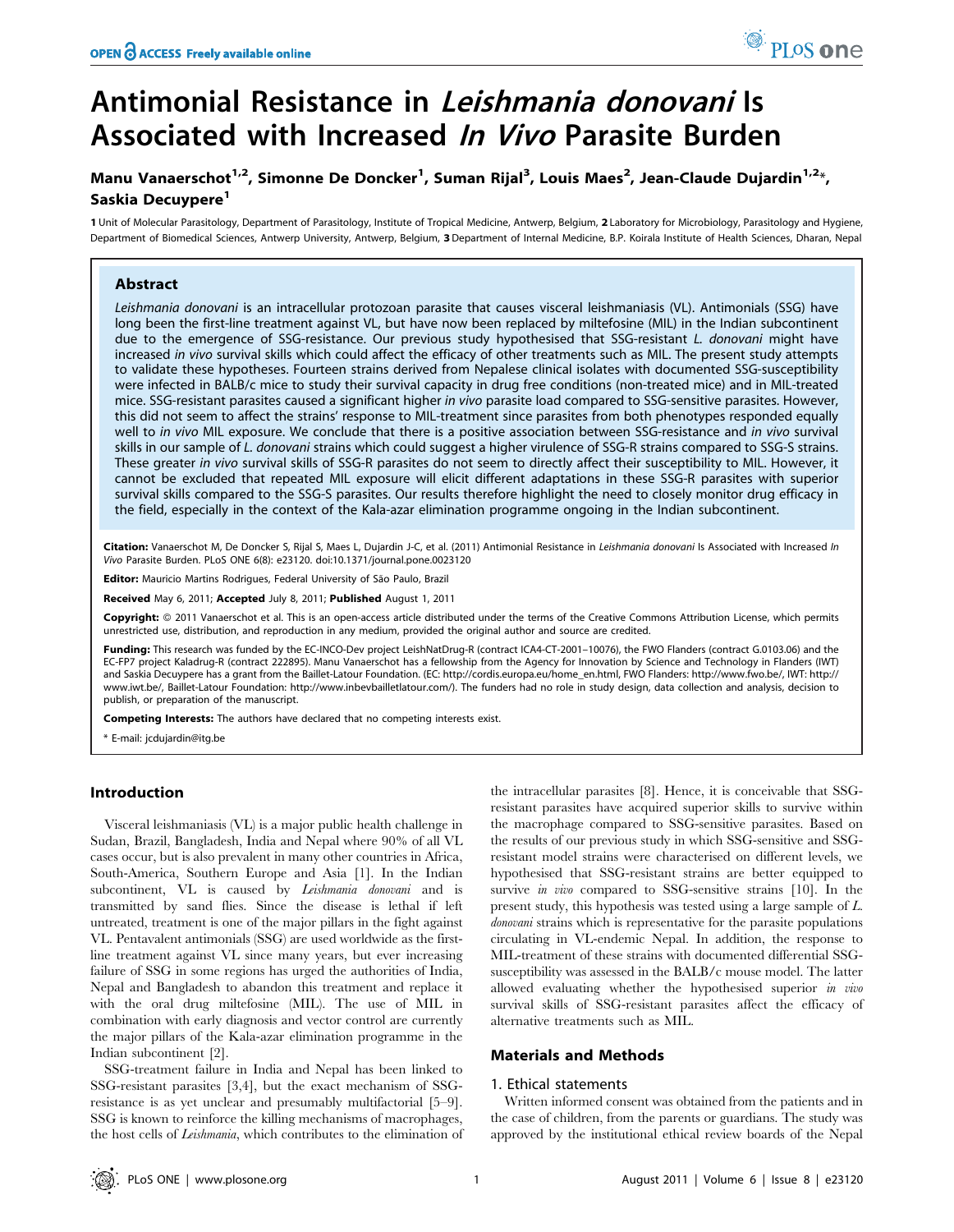Health Research Council, Kathmandu, Nepal, and the Institute of Tropical Medicine, Antwerp, Belgium.

Mouse care and experimental procedures were performed under approval of the Animal Ethic Committee of the Institute of Tropical Medicine Antwerp (approval ID PAR-018/2) and were in compliance with the national and international laws for the protection and welfare of animals.

#### 2. Parasites

The L. (L.) donovani strains described in Table 1 were isolated from bone marrow aspirates from confirmed VL patients recruited at the B.P. Koirala Institute of Health Sciences, Dharan, Nepal [4]. The patients received a full supervised treatment course of sodium antimony gluconate (SAG) (Albert David Ltd, Calcutta) of 20 mg/kg/day i.m. for 30 days and were followed-up for clinical and parasitological evaluation at the end of treatment and at 3, 6 and 12 months after start of treatment. The clinical isolates were identified as L. donovani by PCR-RFLP analysis of cysteine proteinase b [11]. All isolates were cloned using the micro-drop method to obtain homogenous working parasite populations [12] and were subsequently tested for their SSG-susceptibility in an in vitro amastigote model exposing the parasite to 4 different SSG concentrations between 3 and 60  $\mu$ g/ml SSG for 72 hours as described elsewhere  $[10]$ . The  $ED_{50}$  was then calculated using non-linear regression (sigmoidal dose response curve with variable slope). Every susceptibility test included the SSG-susceptible reference strain BPK206/0cl10 in order to determine the activity index of each strain (*i.e.* the ratio of the  $ED_{50}$  of the tested strain to the  $ED_{50}$  of the sensitive reference strain). A strain with an activity index of 3 or higher is considered to be SSG-resistant as described elsewhere [4].

#### 3. In vivo infections

In vivo infections were performed as described elsewhere [10]. Briefly, female BALB/c isogenic mice were infected with 10<sup>7</sup> stationary phase promastigotes and randomly allocated into 42 groups of five (3 groups for each of the 14 strains). For the MIL- treatment study, mice were dosed orally at 10 mg/kg for 5 consecutive days, a dose known to cause 50% reduction in the hepatic parasite burden [13], starting at day 12 post-infection. MIL was kindly provided by Aeterna Zentaris GmbH (Germany). Mice were sacrificed at day 12 (non-treated group only) and day 20 (treated and non-treated group) post-infection to assess the parasite load in liver and spleen; two time points where the parasite burden showed to peak during L. donovani infection in previous experiments [10].

# 4. Quantification of parasite load and parasite response to in vivo MIL-treatment

Liver and spleen samples were collected and processed for quantification of L. donovani as described elsewhere [10]. In summary, DNA was extracted and assessed by 2 quantitative PCRs that were run on a LightCycler 480 (Roche): one targeting kDNA to quantify Leishmania and one targeting the single copy gene neurotrophin 3 of mice to quantify the amount of murine cells present in each sample. The parasite burden is described by a normalised amount of Leishmania per fixed unit of mouse cells, which allows comparison of parasite load between tissues. The resulting calibrated normalised relative quantities were calculated using qbase<sup>plus</sup> (Biogazelle) [14] and exported to GraphPad Prism 5 (GraphPad Software) to determine the area under the infection curve (day 12 to day 20), a measure for the total parasite burden between day 12 and day 20 in infected BALB/c mice. The efficacy of MIL-treatment was evaluated by calculating the percentage of parasite clearance, i.e. the liver parasite load at day 20 of the MILtreated group versus the non-treated control group.

# Results

#### 1. In vitro SSG-susceptibility

Firstly, the fourteen L. donovani strains derived from Nepalese clinical isolates were tested for their SSG-susceptibility: 8 strains were typed as in vitro sensitive to SSG (SSG-S) and 6 strains showed to be in vitro resistant to SSG (SSG-R) (Table 1).

| Name                | International code      | activity index to SSG | <b>SSG-susceptibility</b> |  |
|---------------------|-------------------------|-----------------------|---------------------------|--|
| <b>BPK282/0cl4</b>  | MHOM/NP/02/BPK282/0cl4  |                       | S                         |  |
| BPK294/0cl1         | MHOM/NP/03/BPK294/0cl1  |                       | S                         |  |
| <b>BPK043/0cl2</b>  | MHOM/NP/02/BPK043/0cl2  | $\mathbf{0}$          | S                         |  |
| <b>BPK091/0cl9</b>  | MHOM/NP/02/BPK091/0cl9  | 0                     | S                         |  |
| BPK206/0cl10        | MHOM/NP/03/BPK206/0cl10 |                       | S                         |  |
| <b>BPK080/0cl1</b>  | MHOM/NP/02/BPK080/0cl1  |                       |                           |  |
| <b>BPK298/0cl8</b>  | MHOM/NP/03/BPK298/0cl8  |                       | S                         |  |
| <b>BPK178/0cl3</b>  | MHOM/NP/02/BPK178/0cl3  | $\overline{2}$        | ς                         |  |
| BPK190/0cl3         | MHOM/NP/03/BPK190/0cl3  | >6                    | R                         |  |
| <b>BPK085/0cl3</b>  | MHOM/NP/02/BPK085/0cl3  | >6                    | R                         |  |
| <b>BPK275/0cl12</b> | MHOM/NP/03/BPK275/0cl12 | >6                    | $\mathsf{R}$              |  |
| BPK164/1cl11        | MHOM/NP/02/BPK164/1cl11 | >3                    | R                         |  |
| <b>BPK173/0cl3</b>  | MHOM/NP/02/BPK173/0cl3  | >6                    | $\mathsf{R}$              |  |
| <b>BPK087/0cl11</b> | MHOM/NP/02/BPK087/0cl11 | 3                     | R                         |  |

All strains are derived from isolates taken before the onset of treatment, except for BPK164/1cl11 which is derived from an isolate taken at the end of treatment. The activity index to SSG is the ratio of the ED<sub>50</sub> of a tested strain to the ED<sub>50</sub> of the sensitive reference strain BPK206/0cl10. A strain with an activity index of 3 or higher is considered to be SSG-resistant as described elsewhere [4].

doi:10.1371/journal.pone.0023120.t001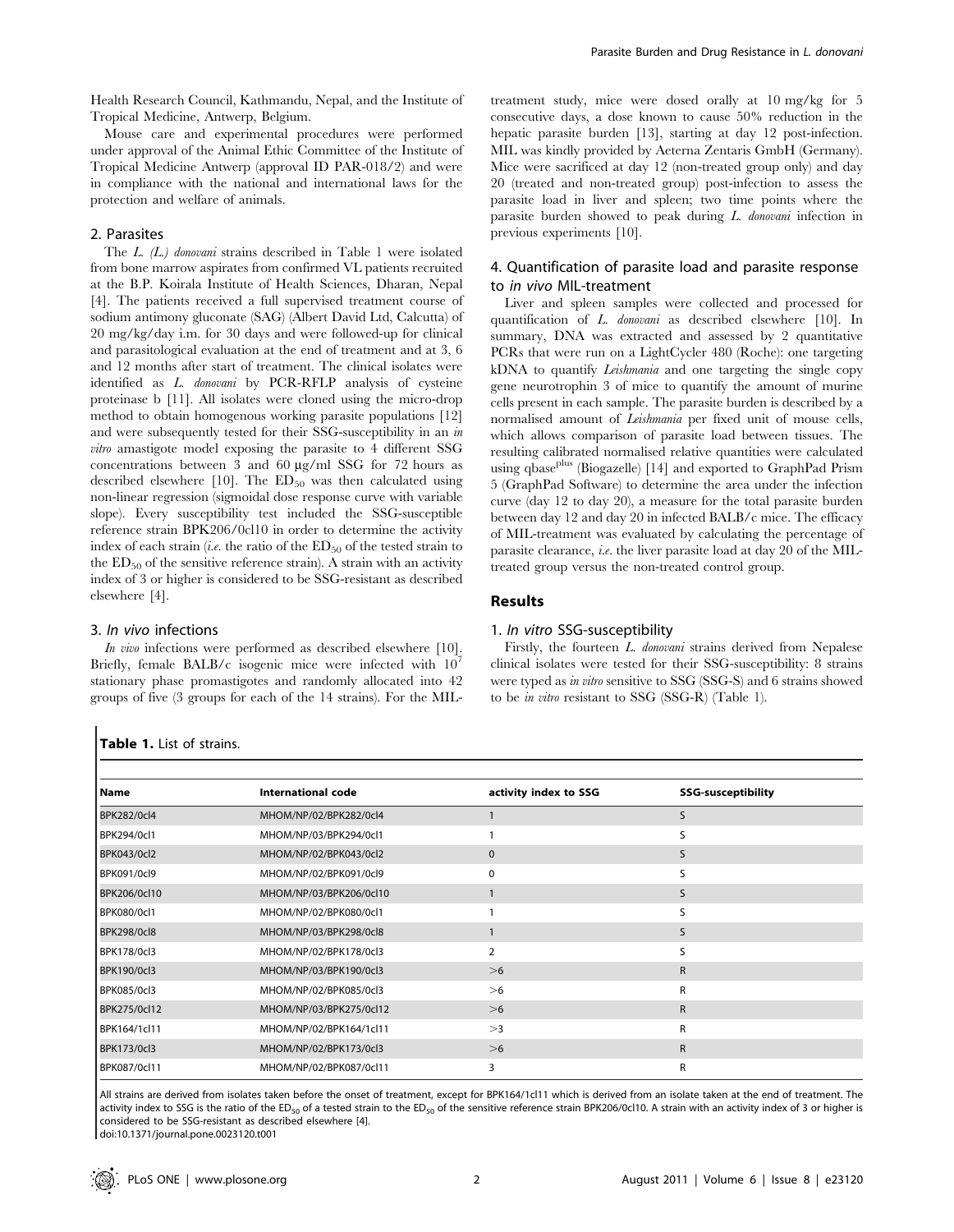#### 2. In vivo parasite burden

In a previous study, SSG-R model strains showed to cause higher *in vivo* parasite burdens in BALB/c mice compared to the SSG-S-strain [10]. In the current validation study, all SSG-S strains caused a similar parasite burden both in the liver and the spleen (Fig. 1). In contrast, SSG-R strains displayed a much more heterogeneous infection profile and an average 8-fold higher parasite burden in the liver and 3-fold higher parasite burden in the spleen compared to SSG-S strains (Fig. 1). Important to note is that the infection level in the spleen followed similar trends as in the liver, but was in average around 100 fold lower. All data is available in supporting information file Data S1.

#### 3. In vivo efficacy of MIL-treatment

To assess whether or not the higher infection burden caused by SSG-R strains also affects their response to in vivo MIL-treatment, infected mice were treated orally with MIL. In general, SSG-R and SSG-S strains responded similarly to in vivo MIL-treatment (mean  $\pm$  SEM: 96.14 $\pm$ 2.30% clearance for the SSG-S group compared to  $87.02 \pm 6.71\%$  clearance for the SSG-R group in the liver and  $97.70 \pm 1.75\%$  clearance for SSG-S strains versus  $94.09\pm3.62\%$  clearance for SSG-R strains in the spleen), although some outliers in both groups were observed (Fig. 2). All data is available in supporting information file Data S1.

# **Discussion**

In the present work, we tested the hypothesis that SSG-R L. donovani have a better chance for survival in vivo compared to SSG-S L. donovani [10]. Results obtained with the current sample of 14 clinical L. donovani strains strengthen the hypothesis.

SSG-R strains showed a more variable and markedly higher capacity to cause in vivo infection compared to SSG-S strains, hereby suggesting a higher virulence of SSG-R strains. Even taking the limitations of a VL mouse model into account, these findings are in agreement with a study that showed an increased parasite burden in VL patients that eventually showed no response to SSG-treatment [15]. In another study, we also characterised the



Figure 1. In vivo parasite load in liver and spleen of BALB/c mice caused by SSG-R and SSG-S strains. (A) Heat map showing mean parasite load in the liver and spleen\* of infected mice at day 12 and day 20 post infection. \*: spleen values were 100-times multiplied to allow easy comparison with liver in the heat map. (B) Total in vivo parasite load in infected mice calculated from the area under the day 12 to day 20 infection curve (AUC). P-values were calculated using the Mann Whitney U test. Horizontal bars indicate the mean and error bars indicate the standard error of the mean. The SSG-S strains show a homogenous infection profile in both the liver and spleen of infected BALB/c mice. Even though some variation is observed in the SSG-R group, analyses on both datasets indicate that SSG-R parasites cause a significant higher parasite burden in BALB/c mice compared to SSG-S parasites.

doi:10.1371/journal.pone.0023120.g001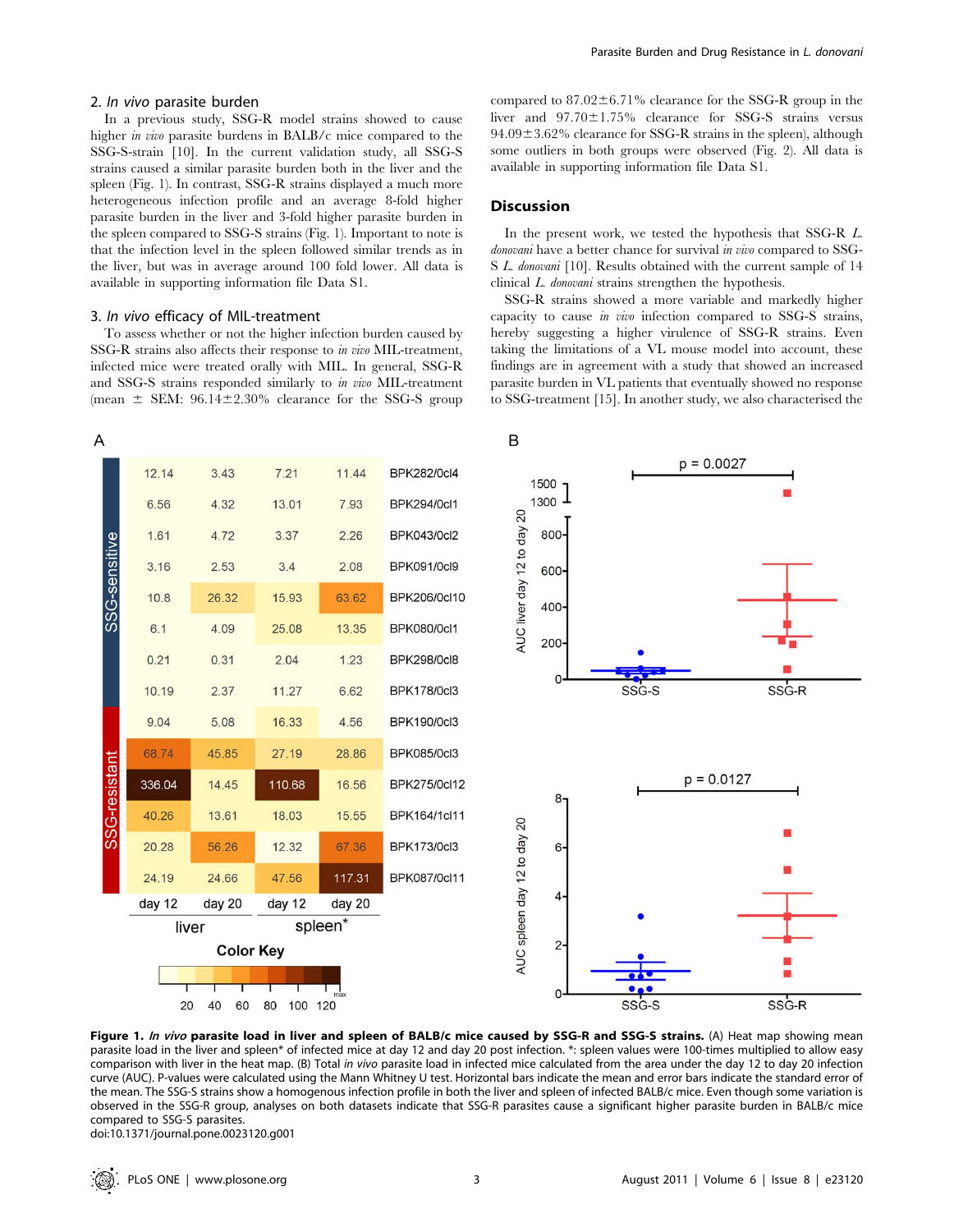

Figure 2. Percentage of miltefosine induced parasite clearance in the liver (A) and spleen (B) of infected BALB/c mice. In general, mice infected with SSG-S and SSG-R strains do not differ significantly in their response to miltefosine treatment (p>0.05, Mann Whitney U test). Horizontal bars indicate the mean and error bars indicate the standard error of the mean. doi:10.1371/journal.pone.0023120.g002

metacyclogenic capacity (a differentiation process essential for transmission and infectivity) of most of the strains which were analysed here. We could demonstrate that SSG-R strains develop on average twice as many metacyclic infectious parasites compared to SSG-S strains [16]. The higher metacyclogenic capacity of SSG-R strains could explain at least partly the characteristic higher parasite burden of SSG-R strains observed here. However, additional traits at the intracellular amastigote level might very well be co-responsible to maintain this initial advantage at the start of infection. Host cell manipulation is a wellknown trait of L. donovani and a recent study demonstrated that SSG-R L. donovani specifically evolved extra mechanisms to manipulate its host cell to avoid SSG-induced stress [17]. Such adaptations would not only allow the parasites to survive better under SSG-pressure, but would also favour their survival in drug free conditions as observed here in vivo. The higher virulence of natural SSG-R L. donovani strains could very well contribute their general fitness. This is in contrast to in vitro induced pentamidineor glibenclamide-resistant L. mexicana strains which had respectively a similar or decreased infectivity compared to the wild type [18,19]. We cannot exclude that  $L$ . mexicana behaves differently compared to L. donovani under SSG-drug pressure. However, we believe that the differences between our study and to the 2 models resistant to other drugs discussed above might be due to the 'host cell manipulation' mode of action specific for SSG. In addition, we report on natural resistance which could differ significantly from in *vitro* induced resistance [20].

In a second part of the study, we tested whether the higher in vivo survival capacity of SSG-R strains could threaten the long term efficacy of other drugs. In theory, the higher the parasite load in one particular patient, the harder it is to clear the parasite load in that patient by drug treatment [15]. We comparatively evaluated the efficacy of MIL to clear SSG-S and SSG-R strain infections in BALB/c mice: SSG-R and SSG-S strains seemed to

# References

- 1. World Health Organization (2002) World health report, 2002: reducing risks, promoting healthy life - annex 3: burden of disease in DALYs by cause, sex and mortality stratum in WHO regions, estimates for 2001.
- 2. Chappuis F, Sundar S, Hailu A, Ghalib H, Rijal S, et al. (2007) Visceral leishmaniasis: what are the needs for diagnosis, treatment and control? Nat Rev Microbiol 5: 873–882.
- 3. Lira R, Sundar S, Makharia A, Kenney R, Gam A, et al. (1999) Evidence that the high incidence of treatment failures in Indian kala-azar is due to the

be equally well cleared by MIL from the spleen and liver of infected mice. This is in agreement with the in vitro MILsusceptible phenotype of the parent isolates of which some of these strains were derived [21]. These findings are also consistent with clinical reports of successful MIL-treatment of SSG-failure patients during a phase-2 trial of MIL in India [22]. Indian studies did show that some natural SSG-S strains tend to have a higher in vitro tolerance to MIL compared to SSG-S strains [23] and some strains were successfully made resistant to MIL by in vitro exposure in the lab [13,24–26]. However, importantly, natural MIL-R strains have not been identified in the field yet (unpublished results).

To conclude, our results suggest that SSG-R L. donovani have a higher virulence compared to SSG-S L. donovani. Whether or not this can have an impact on the long term efficacy of MIL in the Indian subcontinent is not entirely clear from our data on single exposure to MIL. Therefore, monitoring the efficacy of MIL in regions were SSG-R strains were reported to be highly prevalent is of the upmost importance for the current Kala-azar elimination programme to undertake swift action and switch to new treatment regimens [27] if necessary.

#### Supporting Information

Data S1 Strain specific data of in vivo infections in untreated and MIL-treated mice.

 $(XLS)$ 

# Author Contributions

Conceived and designed the experiments: MV J-CD SD. Performed the experiments: MV SDD SD. Analyzed the data: MV SD. Contributed reagents/materials/analysis tools: SR. Wrote the paper: MV SDD SR LM J-CD SD.

emergence of antimony-resistant strains of Leishmania donovani. J Infect Dis 180: 564–567.

- 4. Rijal S, Yardley V, Chappuis F, Decuypere S, Khanal B, et al. (2007) Antimonial treatment of visceral leishmaniasis: are current *in vitro* susceptibility assays adequate for prognosis of in vivo therapy outcome? Microbes Infect 9: 529–535.
- 5. Ashutosh, Sundar S, Goyal N (2007) Molecular mechanisms of antimony resistance in Leishmania. J Med Microbiol 56: 143–153.